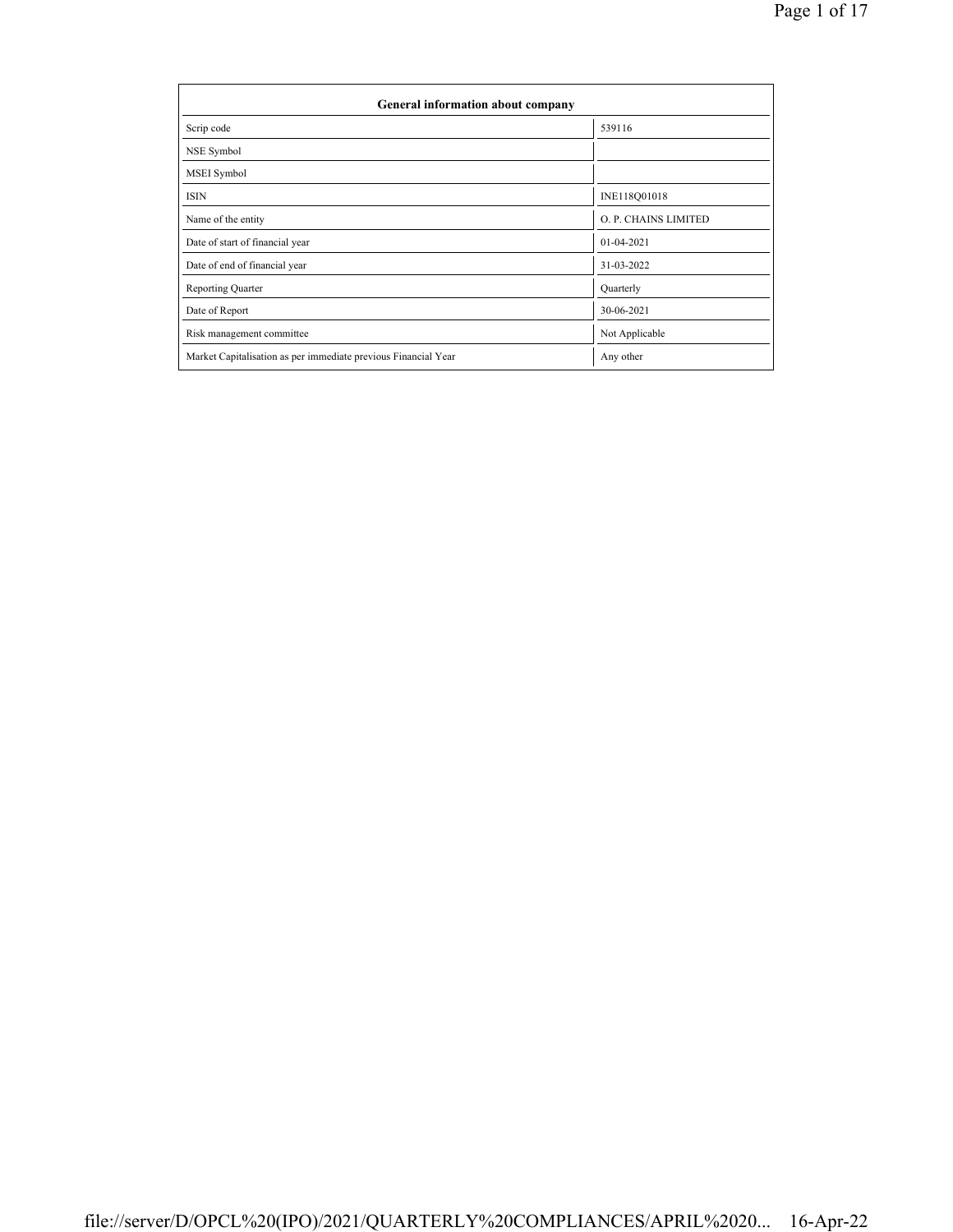|                                      | <b>Annexure I</b> |                                                |                                       |                                 |                          |                                                                                                      |                                             |                                                    |                            |                      |                                            |                                                                                                                                                |                                                                                                                                                                      |                                                                                                                                                                           |                                                                                                                                                                                                               |  |
|--------------------------------------|-------------------|------------------------------------------------|---------------------------------------|---------------------------------|--------------------------|------------------------------------------------------------------------------------------------------|---------------------------------------------|----------------------------------------------------|----------------------------|----------------------|--------------------------------------------|------------------------------------------------------------------------------------------------------------------------------------------------|----------------------------------------------------------------------------------------------------------------------------------------------------------------------|---------------------------------------------------------------------------------------------------------------------------------------------------------------------------|---------------------------------------------------------------------------------------------------------------------------------------------------------------------------------------------------------------|--|
|                                      |                   |                                                |                                       |                                 |                          | Annexure I to be submitted by listed entity on quarterly basis                                       |                                             |                                                    |                            |                      |                                            |                                                                                                                                                |                                                                                                                                                                      |                                                                                                                                                                           |                                                                                                                                                                                                               |  |
| I. Composition of Board of Directors |                   |                                                |                                       |                                 |                          |                                                                                                      |                                             |                                                    |                            |                      |                                            |                                                                                                                                                |                                                                                                                                                                      |                                                                                                                                                                           |                                                                                                                                                                                                               |  |
|                                      |                   |                                                |                                       |                                 |                          | Disclosure of notes on composition of board of directors explanatory                                 |                                             |                                                    |                            |                      |                                            |                                                                                                                                                |                                                                                                                                                                      |                                                                                                                                                                           |                                                                                                                                                                                                               |  |
|                                      |                   |                                                |                                       |                                 |                          |                                                                                                      |                                             | Wether the listed entity has a Regular Chairperson |                            |                      | Yes                                        |                                                                                                                                                |                                                                                                                                                                      |                                                                                                                                                                           |                                                                                                                                                                                                               |  |
|                                      |                   |                                                |                                       |                                 |                          |                                                                                                      |                                             | Whether Chairperson is related to MD or CEO        |                            |                      | Yes                                        |                                                                                                                                                |                                                                                                                                                                      |                                                                                                                                                                           |                                                                                                                                                                                                               |  |
| PAN                                  | <b>DIN</b>        | Category 1<br>of directors                     | Category 2<br>of directors            | Category<br>$3$ of<br>directors | Date<br>of<br>Birth      | Whether<br>special<br>resolution<br>passed?<br>[Refer Reg.<br>$17(1A)$ of<br>Listing<br>Regulations] | Date of<br>passing<br>special<br>resolution | <b>Initial Date</b><br>of<br>appointment           | Date of Re-<br>appointment | Date of<br>cessation | Tenure<br>of<br>director<br>(in<br>months) | No of<br>Directorship<br>in listed<br>entities<br>including<br>this listed<br>entity (Refer<br>Regulation<br>17A of<br>Listing<br>Regulations) | No of<br>Independent<br>Directorship<br>in listed<br>entities<br>including<br>this listed<br>entity<br>(Refer<br>Regulation<br>$17A(1)$ of<br>Listing<br>Regulations | Number of<br>memberships<br>in Audit/<br>Stakeholder<br>Committee<br>(s) including<br>this listed<br>entity (Refer<br>Regulation<br>$26(1)$ of<br>Listing<br>Regulations) | No of post<br>of<br>Chairperson<br>in Audit/<br>Stakeholder<br>Committee<br>held in<br>listed<br>entities<br>including<br>this listed<br>entity (Refer<br>Regulation<br>$26(1)$ of<br>Listing<br>Regulations) |  |
| ARPG3149D                            | 00095313          | Executive<br>Director                          | Chairperson<br>related to<br>Promoter |                                 | $03 -$<br>$04 -$<br>1963 | NA                                                                                                   |                                             | 04-12-2001                                         | 01-09-2019                 |                      |                                            | 1                                                                                                                                              | $\mathbf{0}$                                                                                                                                                         | $\overline{c}$                                                                                                                                                            | $\mathbf{0}$                                                                                                                                                                                                  |  |
| APPG6375H                            | 00095295          | Executive<br>Director                          | Not<br>Applicable                     | <b>MD</b>                       | $07 -$<br>$05 -$<br>1966 | NA                                                                                                   |                                             | 04-12-2001                                         | 01-09-2019                 |                      |                                            | 1                                                                                                                                              | $\mathbf{0}$                                                                                                                                                         | $\mathbf{0}$                                                                                                                                                              | $\mathbf{0}$                                                                                                                                                                                                  |  |
| <b>CNPG4255C</b>                     | 01048355          | Non-<br>Executive -<br>Independent<br>Director | Not<br>Applicable                     | Employee<br>Director            | $^{22}_{05}$<br>1964     | NA                                                                                                   |                                             | 01-07-2014                                         | 23-09-2019                 |                      | 60                                         | $\mathbf{1}$                                                                                                                                   |                                                                                                                                                                      | $\overline{c}$                                                                                                                                                            | $\mathbf{0}$                                                                                                                                                                                                  |  |
| <b>CXPG5131D</b>                     | 06831411          | Executive<br>Director                          | Not<br>Applicable                     |                                 | $21 -$<br>$12 -$<br>1981 | <b>NA</b>                                                                                            |                                             | 04-06-2021                                         |                            |                      |                                            | -1                                                                                                                                             | $\mathbf{0}$                                                                                                                                                         | $\mathbf{0}$                                                                                                                                                              | $\mathbf{0}$                                                                                                                                                                                                  |  |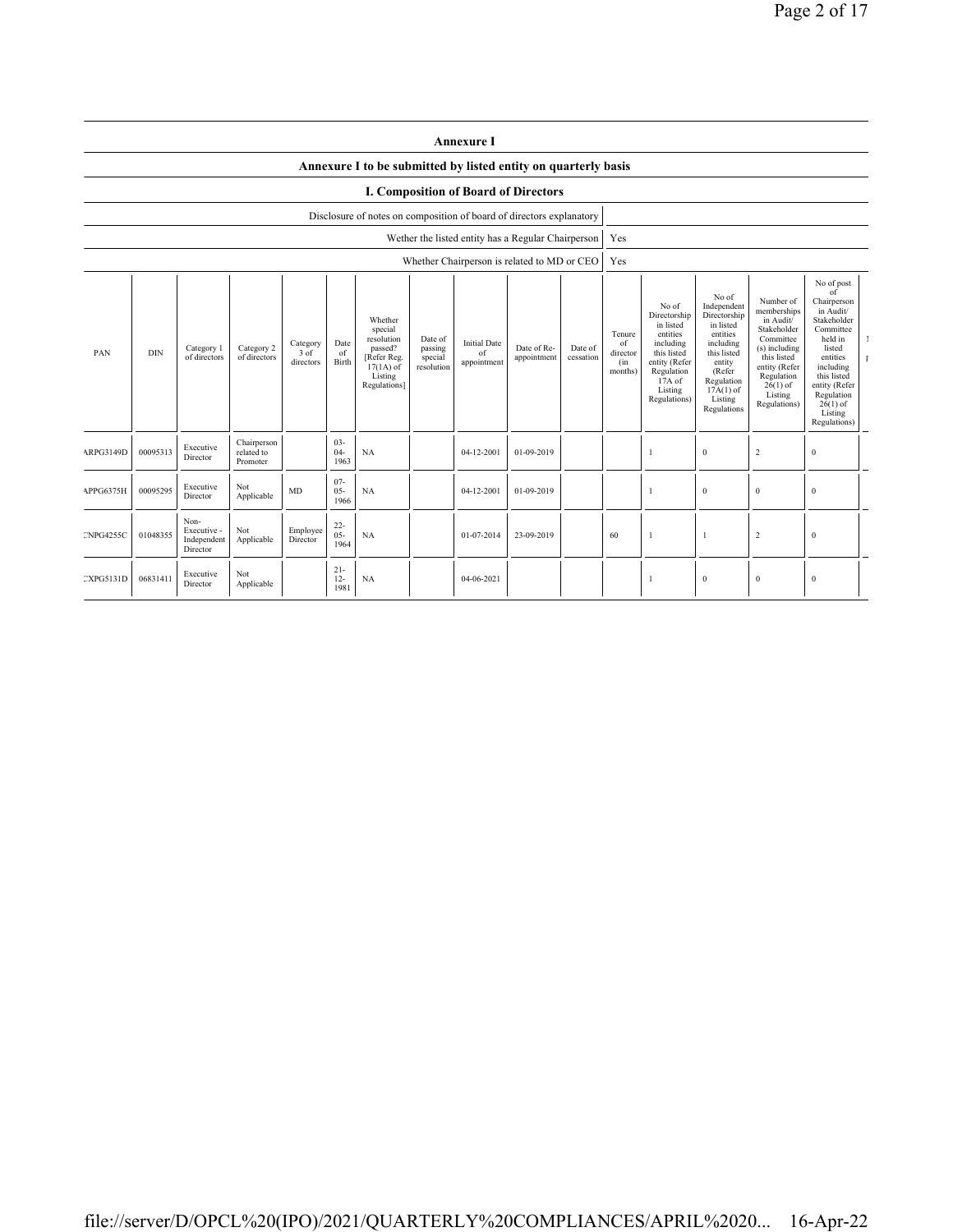|    |                                                    |                               |            |            |                                                |                                 |                               |                          | Disclosure of notes on composition of board of directors explanatory                                 |                                             | <b>I. Composition of Board of Directors</b>         |                            |                      |                                            |                                                                                                                                                |                                                                                                                                                                      |                |
|----|----------------------------------------------------|-------------------------------|------------|------------|------------------------------------------------|---------------------------------|-------------------------------|--------------------------|------------------------------------------------------------------------------------------------------|---------------------------------------------|-----------------------------------------------------|----------------------------|----------------------|--------------------------------------------|------------------------------------------------------------------------------------------------------------------------------------------------|----------------------------------------------------------------------------------------------------------------------------------------------------------------------|----------------|
|    | Wether the listed entity has a Regular Chairperson |                               |            |            |                                                |                                 |                               |                          |                                                                                                      |                                             |                                                     |                            |                      |                                            |                                                                                                                                                |                                                                                                                                                                      |                |
| Sr | Title<br>(Mr)<br>Ms)                               | Name of<br>the<br>Director    | PAN        | <b>DIN</b> | Category 1<br>of directors                     | Category<br>$2$ of<br>directors | Category<br>3 of<br>directors | Date<br>of<br>Birth      | Whether<br>special<br>resolution<br>passed?<br>[Refer Reg.<br>$17(1A)$ of<br>Listing<br>Regulations] | Date of<br>passing<br>special<br>resolution | <b>Initial Date</b><br><sup>of</sup><br>appointment | Date of Re-<br>appointment | Date of<br>cessation | Tenure<br>of<br>director<br>(in<br>months) | No of<br>Directorship<br>in listed<br>entities<br>including<br>this listed<br>entity (Refer<br>Regulation<br>17A of<br>Listing<br>Regulations) | No of<br>Independent<br>Directorship<br>in listed<br>entities<br>including<br>this listed<br>entity<br>(Refer<br>Regulation<br>$17A(1)$ of<br>Listing<br>Regulations | n              |
| 5  | Mr                                                 | <b>AMOL</b><br><b>DONERIA</b> | AEMPD5500N | 06897314   | Non-<br>Executive -<br>Independent<br>Director | Not<br>Applicable               | Employee<br>Director          | $26 -$<br>$08 -$<br>1977 | <b>NA</b>                                                                                            |                                             | 01-07-2014                                          | 23-09-2019                 |                      | 60                                         |                                                                                                                                                |                                                                                                                                                                      | $\overline{c}$ |
| 6  | <b>Mrs</b>                                         | <b>ASTHA</b><br><b>SHARMA</b> | BGPPS3272N | 01888937   | Non-<br>Executive -<br>Independent<br>Director | Not<br>Applicable               | Employee<br>Director          | $^{22}_{05}$<br>1980     | NA                                                                                                   |                                             | 01-04-2014                                          | 23-09-2019                 |                      | 60                                         |                                                                                                                                                |                                                                                                                                                                      | $\mathbf{0}$   |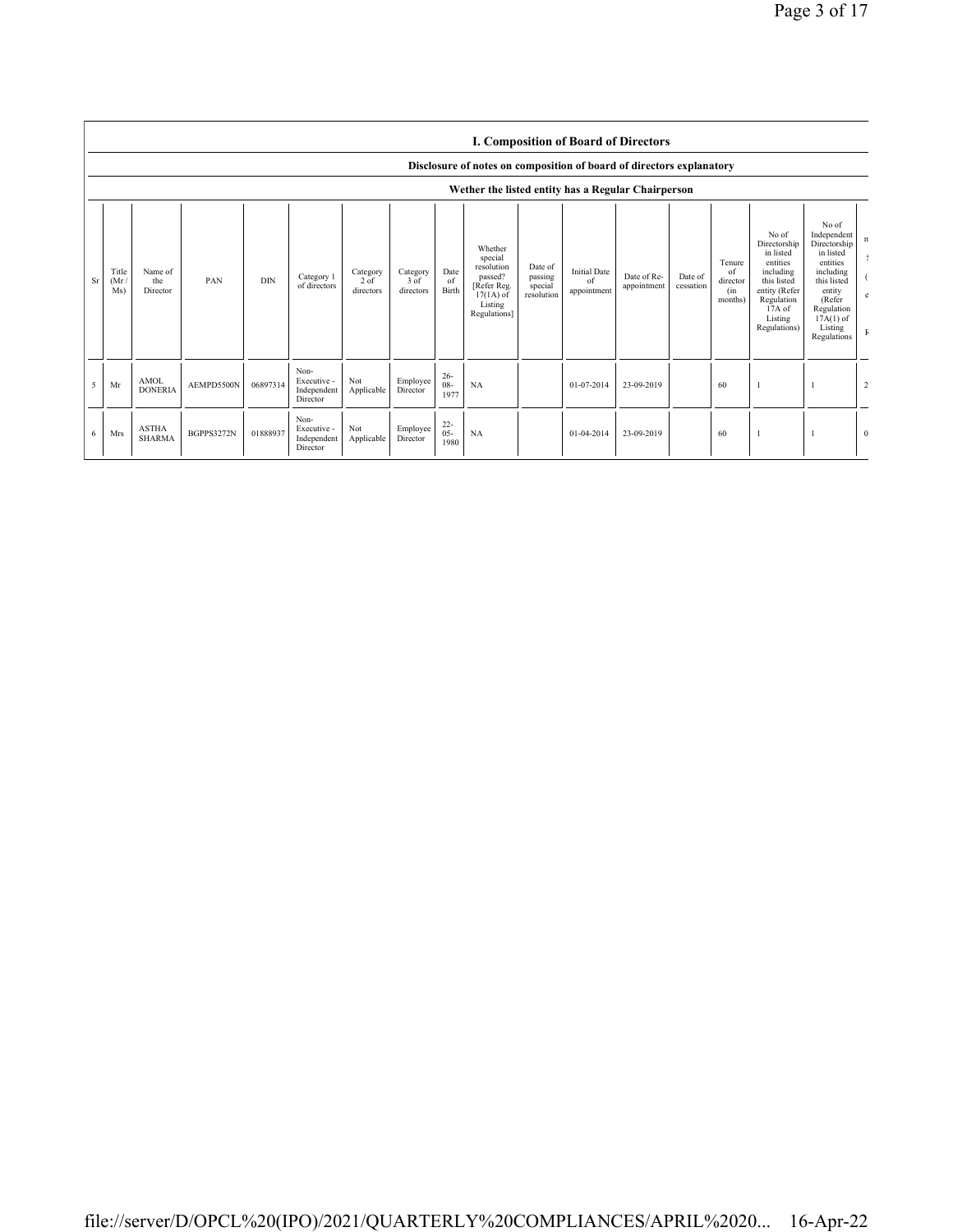|                | <b>Audit Committee Details</b> |                                     |                                                       |                            |                        |                      |         |  |  |  |  |  |
|----------------|--------------------------------|-------------------------------------|-------------------------------------------------------|----------------------------|------------------------|----------------------|---------|--|--|--|--|--|
|                |                                |                                     | Whether the Audit Committee has a Regular Chairperson | Yes                        |                        |                      |         |  |  |  |  |  |
| <b>Sr</b>      | <b>DIN</b><br>Number           | Name of Committee<br>members        | Category 1 of directors                               | Category 2 of<br>directors | Date of<br>Appointment | Date of<br>Cessation | Remarks |  |  |  |  |  |
|                | 06897314                       | <b>AMOL DONERIA</b>                 | Non-Executive -<br><b>Independent Director</b>        | Chairperson                | 23-09-2019             |                      |         |  |  |  |  |  |
| $\overline{2}$ | 01048355                       | <b>RAJESH KUMAR</b><br><b>GUPTA</b> | Non-Executive -<br><b>Independent Director</b>        | Member                     | 23-09-2019             |                      |         |  |  |  |  |  |
| 3              | 00095313                       | <b>ASHOK KUMAR</b><br>GOYAL         | <b>Executive Director</b>                             | Member                     | $01 - 09 - 2019$       |                      |         |  |  |  |  |  |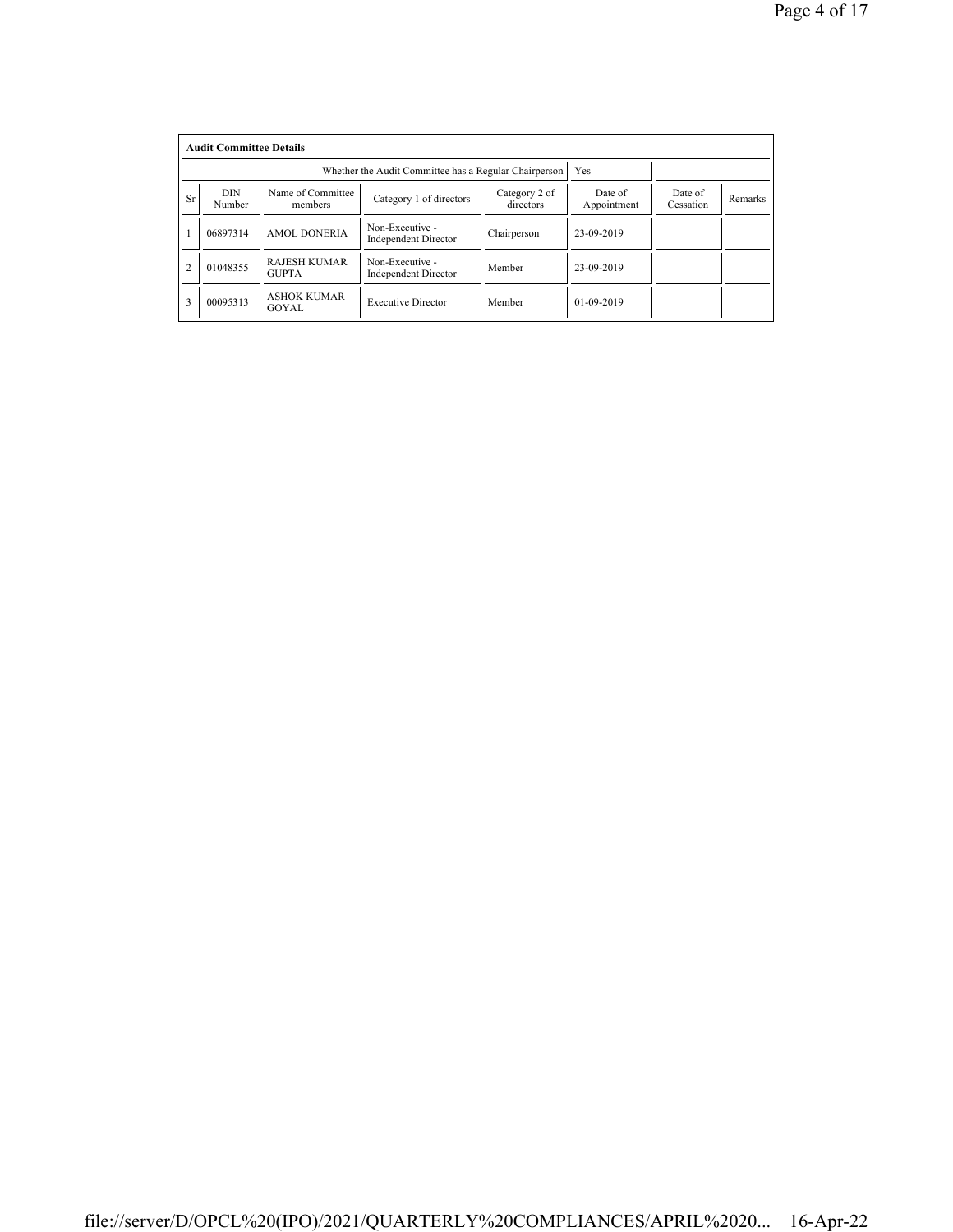|                | Nomination and remuneration committee |                                                                             |                                                |                            |                        |                      |         |  |  |  |  |
|----------------|---------------------------------------|-----------------------------------------------------------------------------|------------------------------------------------|----------------------------|------------------------|----------------------|---------|--|--|--|--|
|                |                                       | Whether the Nomination and remuneration committee has a Regular Chairperson | Yes                                            |                            |                        |                      |         |  |  |  |  |
| <b>Sr</b>      | DIN<br>Number                         | Name of Committee<br>members                                                | Category 1 of directors                        | Category 2 of<br>directors | Date of<br>Appointment | Date of<br>Cessation | Remarks |  |  |  |  |
|                | 01048355                              | <b>RAJESH KUMAR</b><br><b>GUPTA</b>                                         | Non-Executive -<br><b>Independent Director</b> | Chairperson                | 23-09-2019             |                      |         |  |  |  |  |
| $\overline{2}$ | 06897314                              | <b>AMOL DONERIA</b>                                                         | Non-Executive -<br><b>Independent Director</b> | Member                     | 23-09-2019             |                      |         |  |  |  |  |
| 3              | 01888937                              | <b>ASTHA SHARMA</b>                                                         | Non-Executive -<br><b>Independent Director</b> | Member                     | 23-09-2019             |                      |         |  |  |  |  |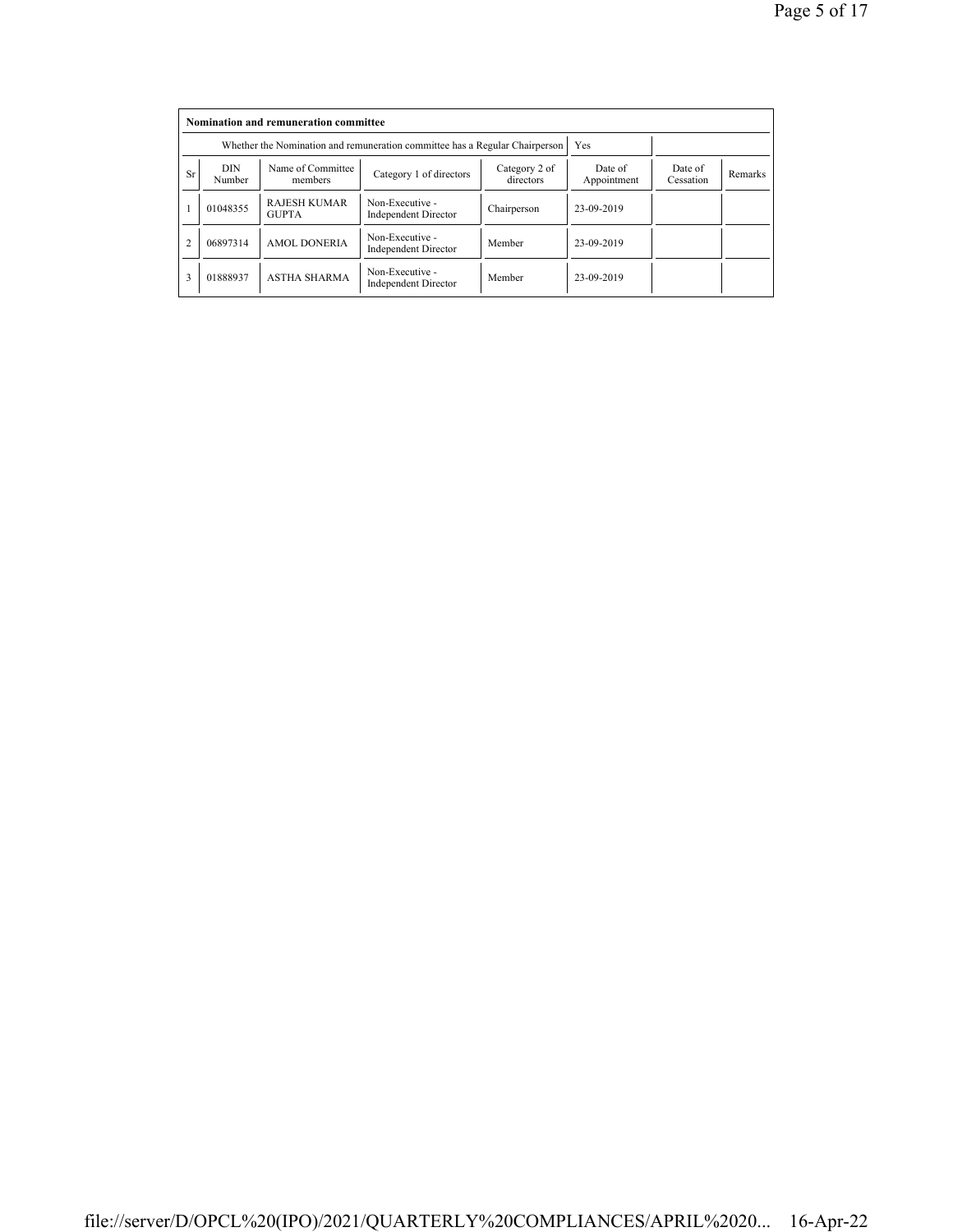|                | <b>Stakeholders Relationship Committee</b> |                                                                           |                                                |                            |                        |                      |         |  |  |  |  |  |
|----------------|--------------------------------------------|---------------------------------------------------------------------------|------------------------------------------------|----------------------------|------------------------|----------------------|---------|--|--|--|--|--|
|                |                                            | Whether the Stakeholders Relationship Committee has a Regular Chairperson |                                                | Yes                        |                        |                      |         |  |  |  |  |  |
| <b>Sr</b>      | <b>DIN</b><br>Number                       | Name of Committee<br>members                                              | Category 1 of directors                        | Category 2 of<br>directors | Date of<br>Appointment | Date of<br>Cessation | Remarks |  |  |  |  |  |
|                | 06897314                                   | <b>AMOL DONERIA</b>                                                       | Non-Executive -<br><b>Independent Director</b> | Chairperson                | 23-09-2019             |                      |         |  |  |  |  |  |
| $\overline{2}$ | 01048355                                   | <b>RAJESH KUMAR</b><br><b>GUPTA</b>                                       | Non-Executive -<br><b>Independent Director</b> | Member                     | 23-09-2019             |                      |         |  |  |  |  |  |
| 3              | 00095313                                   | <b>ASHOK KUMAR</b><br>GOYAL                                               | <b>Executive Director</b>                      | Member                     | $01-09-2019$           |                      |         |  |  |  |  |  |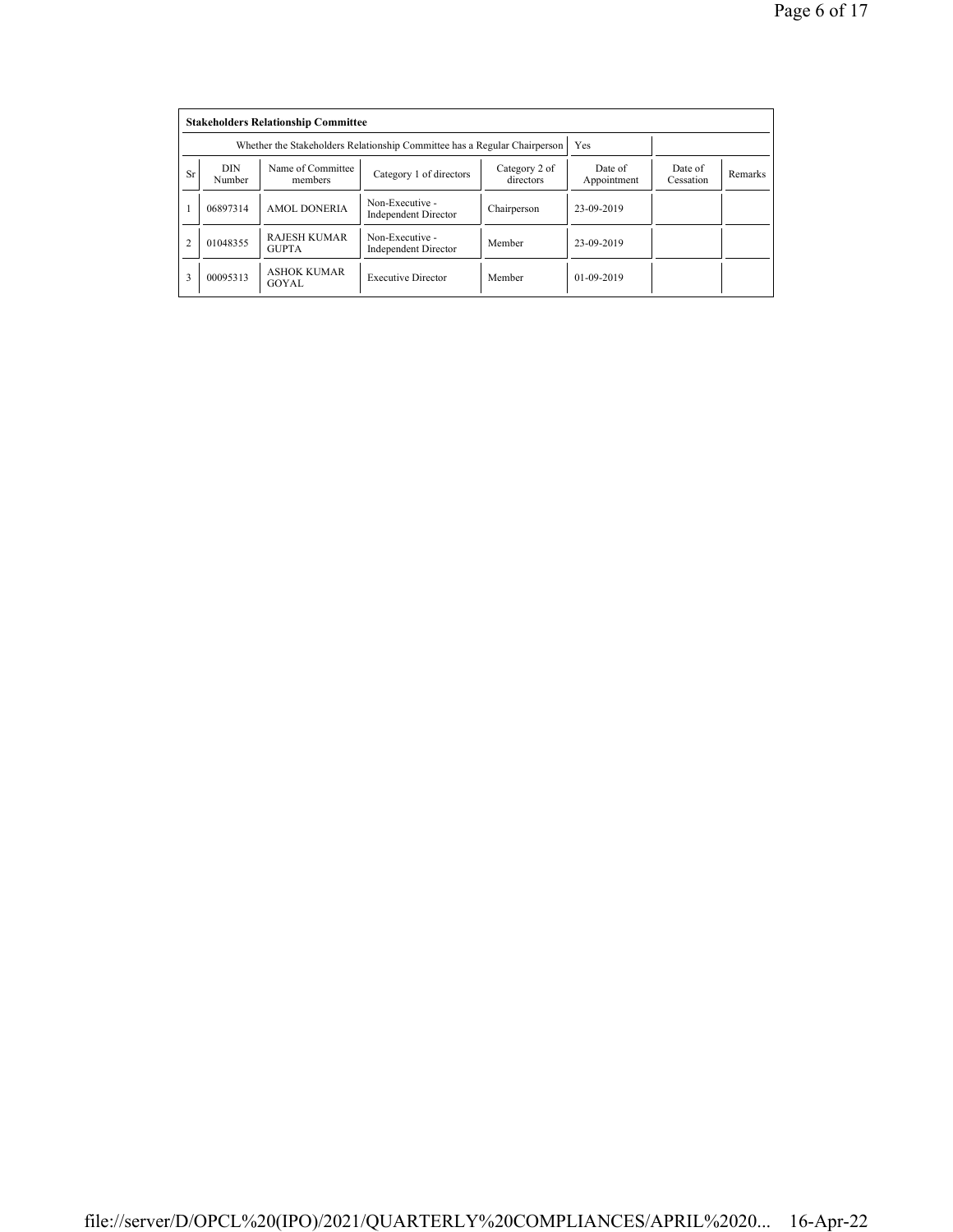|    | <b>Risk Management Committee</b> |                                                                 |                            |                            |                        |                      |         |  |  |  |  |
|----|----------------------------------|-----------------------------------------------------------------|----------------------------|----------------------------|------------------------|----------------------|---------|--|--|--|--|
|    |                                  | Whether the Risk Management Committee has a Regular Chairperson |                            |                            |                        |                      |         |  |  |  |  |
| Sr | DIN<br>Number                    | Name of Committee<br>members                                    | Category 1 of<br>directors | Category 2 of<br>directors | Date of<br>Appointment | Date of<br>Cessation | Remarks |  |  |  |  |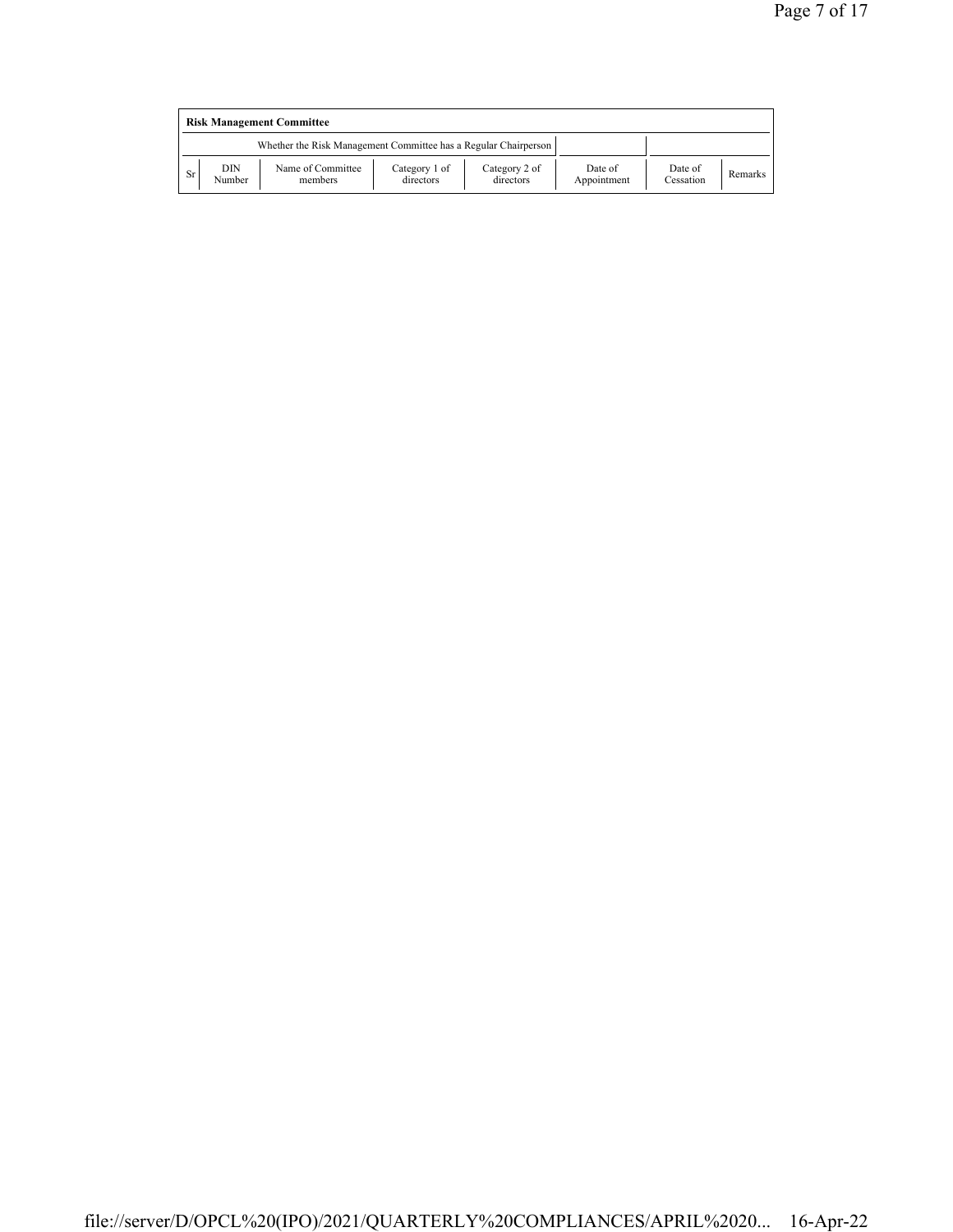|           | <b>Corporate Social Responsibility Committee</b>                                |                              |                            |                            |                        |                      |                |  |  |  |  |
|-----------|---------------------------------------------------------------------------------|------------------------------|----------------------------|----------------------------|------------------------|----------------------|----------------|--|--|--|--|
|           | Whether the Corporate Social Responsibility Committee has a Regular Chairperson |                              |                            |                            |                        |                      |                |  |  |  |  |
| <b>Sr</b> | DIN<br>Number                                                                   | Name of Committee<br>members | Category 1 of<br>directors | Category 2 of<br>directors | Date of<br>Appointment | Date of<br>Cessation | <b>Remarks</b> |  |  |  |  |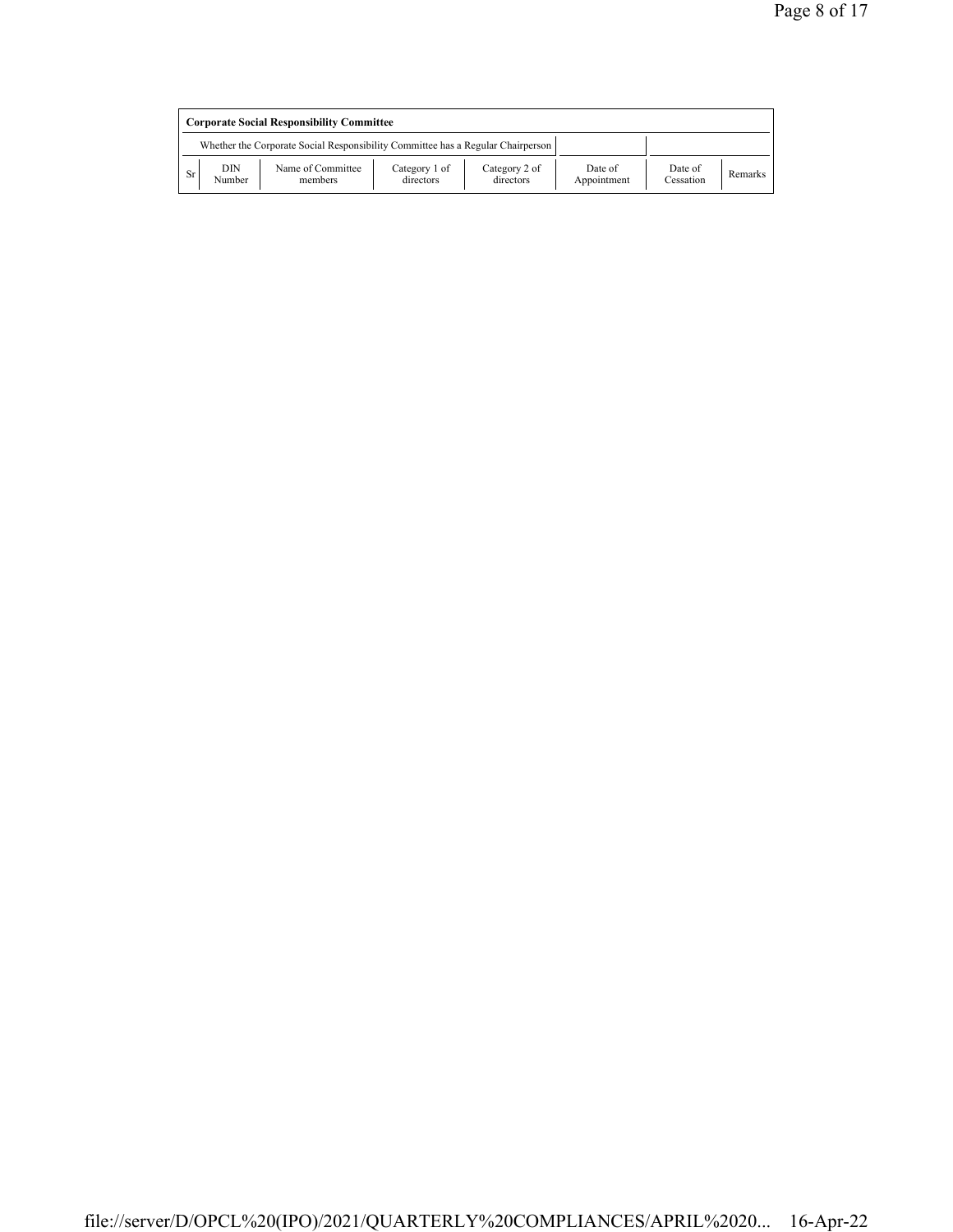|    | <b>Other Committee</b> |                              |                            |                            |                            |         |
|----|------------------------|------------------------------|----------------------------|----------------------------|----------------------------|---------|
| Sr | DIN<br>Number          | Name of Committee<br>members | Name of other<br>committee | Category 1 of<br>directors | Category 2 of<br>directors | Remarks |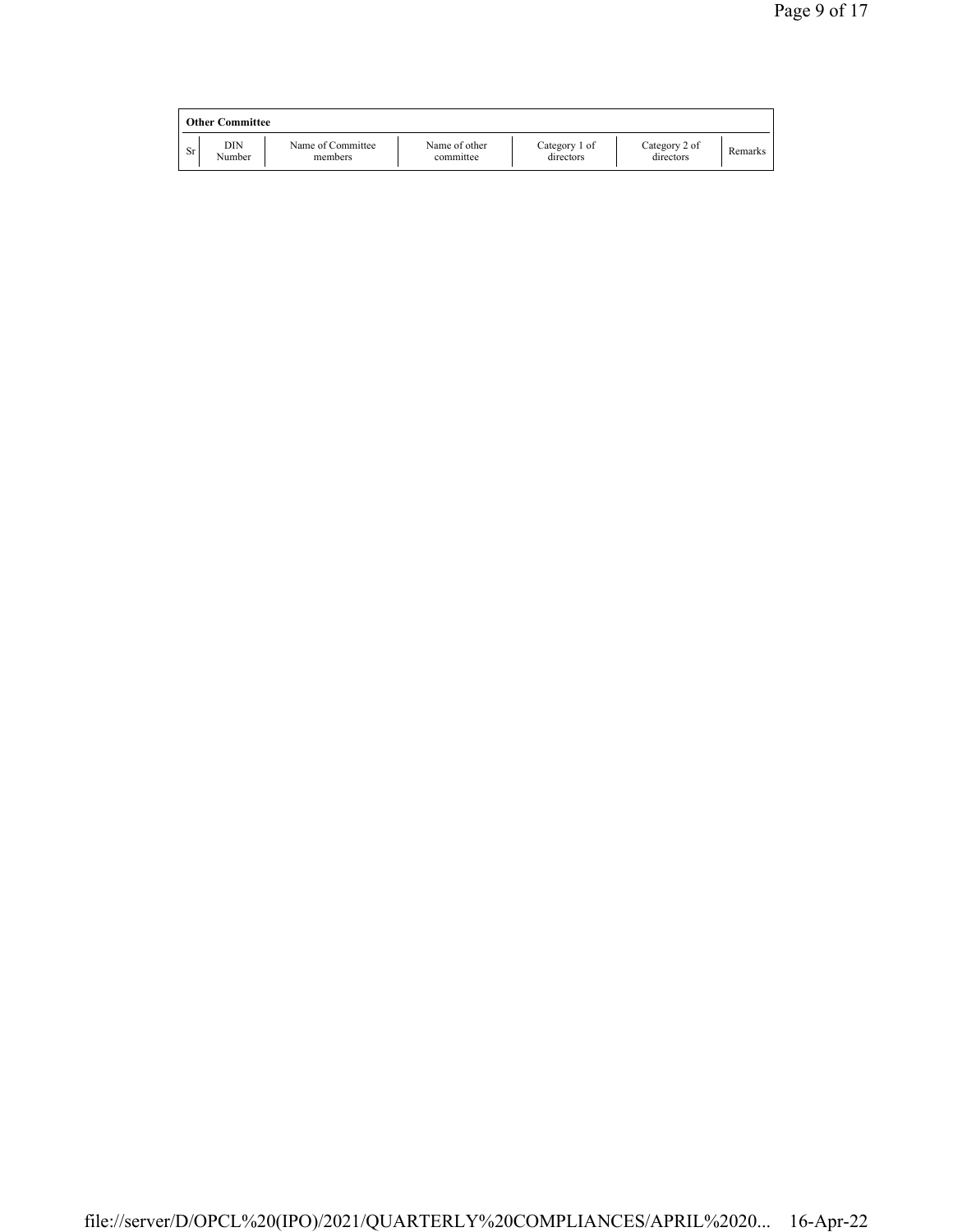|                | <b>Annexure 1</b>                                                                                                                  |            |                                                                      |                                       |                                                     |                                    |                                                           |  |  |  |  |  |
|----------------|------------------------------------------------------------------------------------------------------------------------------------|------------|----------------------------------------------------------------------|---------------------------------------|-----------------------------------------------------|------------------------------------|-----------------------------------------------------------|--|--|--|--|--|
|                | <b>Annexure 1</b>                                                                                                                  |            |                                                                      |                                       |                                                     |                                    |                                                           |  |  |  |  |  |
|                | <b>III. Meeting of Board of Directors</b>                                                                                          |            |                                                                      |                                       |                                                     |                                    |                                                           |  |  |  |  |  |
|                | Disclosure of notes on meeting of<br>board of directors explanatory                                                                |            |                                                                      |                                       |                                                     |                                    |                                                           |  |  |  |  |  |
| <b>Sr</b>      | $Date(s)$ of<br>$Date(s)$ of<br>meeting (if<br>meeting (if<br>any) in the<br>any) in the<br>previous<br>current quarter<br>quarter |            | Maximum gap<br>between any two<br>consecutive (in<br>number of days) | Notes for<br>not<br>providing<br>Date | Whether<br>requirement of<br>Quorum met<br>(Yes/No) | Number of<br>Directors<br>present* | No. of Independent<br>Directors attending<br>the meeting* |  |  |  |  |  |
|                | $08-02-2021$                                                                                                                       |            |                                                                      |                                       | Yes                                                 | 3                                  | 3                                                         |  |  |  |  |  |
| $\overline{2}$ |                                                                                                                                    | 30-06-2021 | 141                                                                  |                                       | Yes                                                 | 3                                  | 3                                                         |  |  |  |  |  |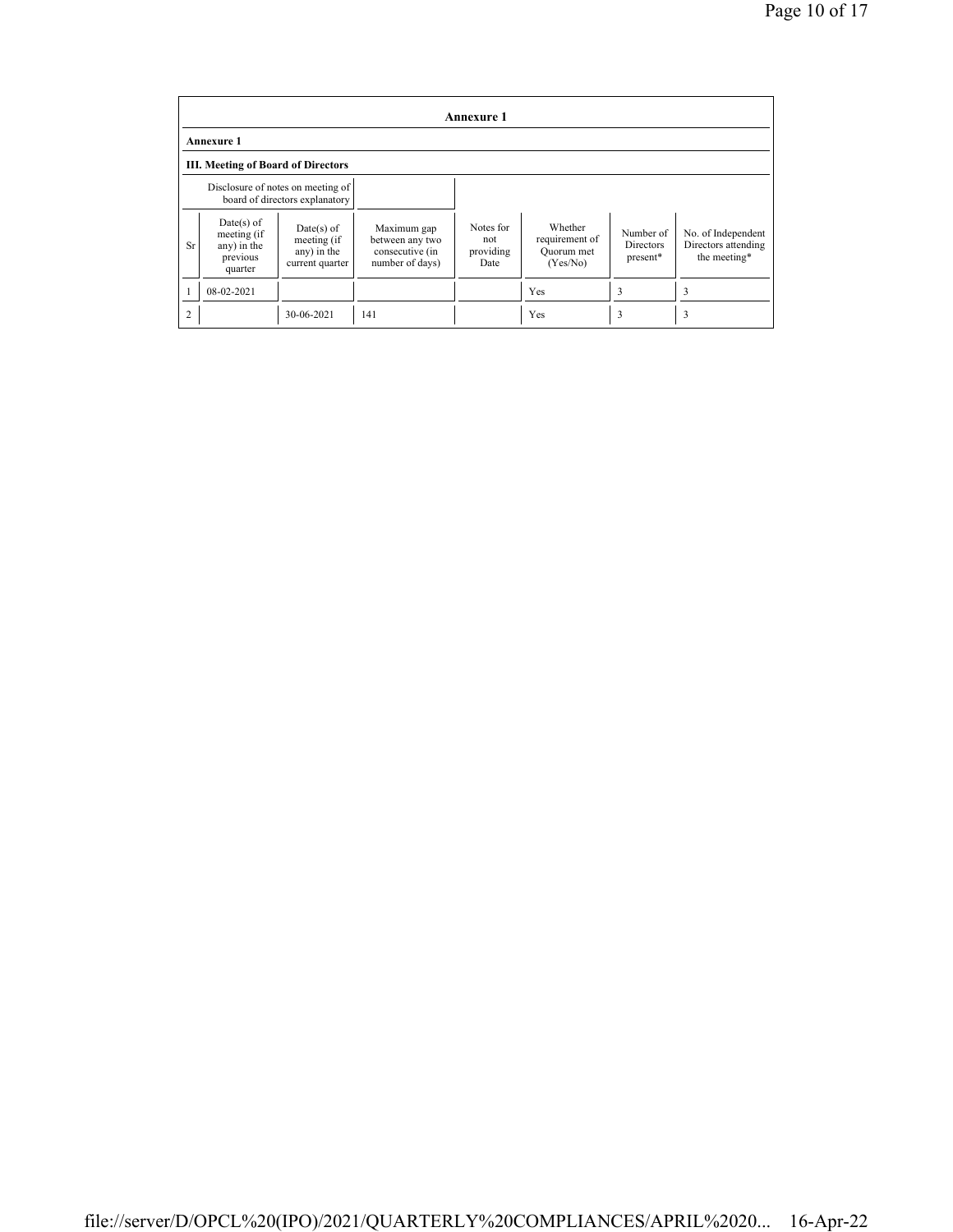|                | <b>Annexure 1</b>                                |                                                                                                                  |                                                                            |                               |                                       |                                                          |                                              |                                                                        |  |  |  |  |
|----------------|--------------------------------------------------|------------------------------------------------------------------------------------------------------------------|----------------------------------------------------------------------------|-------------------------------|---------------------------------------|----------------------------------------------------------|----------------------------------------------|------------------------------------------------------------------------|--|--|--|--|
|                | <b>IV. Meeting of Committees</b>                 |                                                                                                                  |                                                                            |                               |                                       |                                                          |                                              |                                                                        |  |  |  |  |
|                |                                                  |                                                                                                                  |                                                                            |                               |                                       | Disclosure of notes on meeting of committees explanatory |                                              |                                                                        |  |  |  |  |
| <b>Sr</b>      | Name of<br>Committee                             | $Date(s)$ of meeting<br>(Enter dates of<br>Previous quarter<br>and Current quarter<br>in chronological<br>order) | Maximum gap<br>between any<br>two<br>consecutive (in<br>number of<br>days) | Name of<br>other<br>committee | Reson for<br>not<br>providing<br>date | Whether<br>requirement<br>of Quorum<br>met (Yes/No)      | Number<br>of<br><b>Directors</b><br>present* | No. of<br>Independent<br><b>Directors</b><br>attending the<br>meeting* |  |  |  |  |
| 1              | Audit<br>Committee                               | 08-02-2021                                                                                                       |                                                                            |                               |                                       | Yes                                                      |                                              |                                                                        |  |  |  |  |
| $\overline{c}$ | Nomination<br>and<br>remuneration<br>committee   | 08-02-2021                                                                                                       |                                                                            |                               |                                       | Yes                                                      |                                              |                                                                        |  |  |  |  |
| 3              | Stakeholders<br>Relationship<br>Committee        | $08-02-2021$                                                                                                     |                                                                            |                               |                                       | Yes                                                      |                                              |                                                                        |  |  |  |  |
| $\overline{4}$ | <b>Stakeholders</b><br>Relationship<br>Committee | $05-03-2021$                                                                                                     | 24                                                                         |                               |                                       | Yes                                                      | 1                                            | $\overline{c}$                                                         |  |  |  |  |
| 5              | Nomination<br>and<br>remuneration<br>committee   | 04-06-2021                                                                                                       |                                                                            |                               |                                       | Yes                                                      | $\theta$                                     | 3                                                                      |  |  |  |  |
| 6              | <b>Stakeholders</b><br>Relationship<br>Committee | $04 - 06 - 2021$                                                                                                 |                                                                            |                               |                                       | Yes                                                      | 1                                            | $\overline{c}$                                                         |  |  |  |  |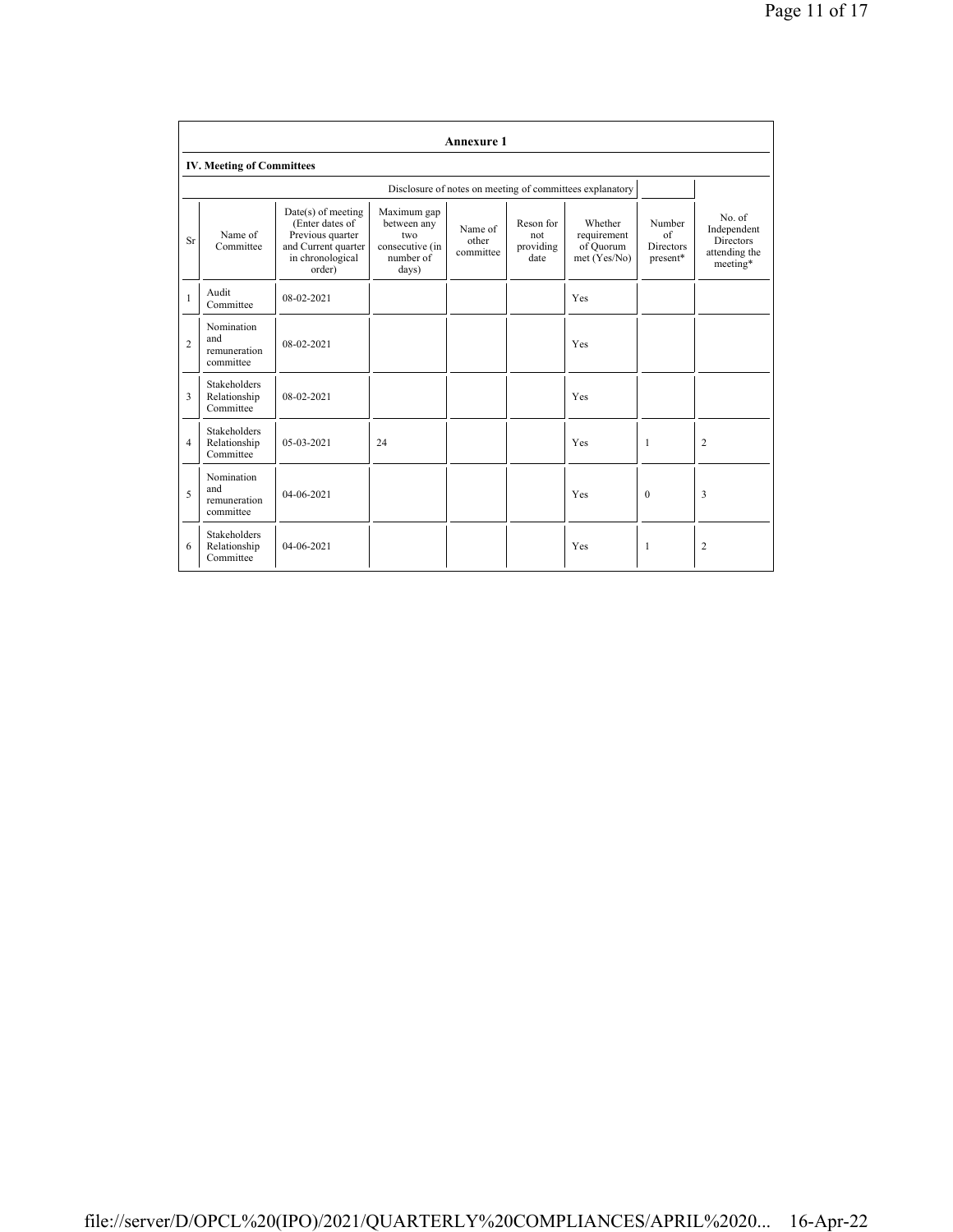|           | Annexure 1                       |                                                                                                               |                                                                         |                               |                                       |                                                     |                                    |                                                                 |  |  |  |  |
|-----------|----------------------------------|---------------------------------------------------------------------------------------------------------------|-------------------------------------------------------------------------|-------------------------------|---------------------------------------|-----------------------------------------------------|------------------------------------|-----------------------------------------------------------------|--|--|--|--|
|           | <b>IV. Meeting of Committees</b> |                                                                                                               |                                                                         |                               |                                       |                                                     |                                    |                                                                 |  |  |  |  |
| <b>Sr</b> | Name of<br>Committee             | $Date(s)$ of meeting<br>(Enter dates of<br>Previous quarter and<br>Current quarter in<br>chronological order) | Maximum gap<br>between any<br>two consecutive<br>(in number of<br>days) | Name of<br>other<br>committee | Reson for<br>not<br>providing<br>date | Whether<br>requirement of<br>Quorum met<br>(Yes/No) | Number of<br>Directors<br>present* | No. of<br>Independent<br>Directors<br>attending the<br>meeting* |  |  |  |  |
|           | Audit<br>Committee               | 22-06-2021                                                                                                    | 17                                                                      |                               |                                       | Yes                                                 |                                    |                                                                 |  |  |  |  |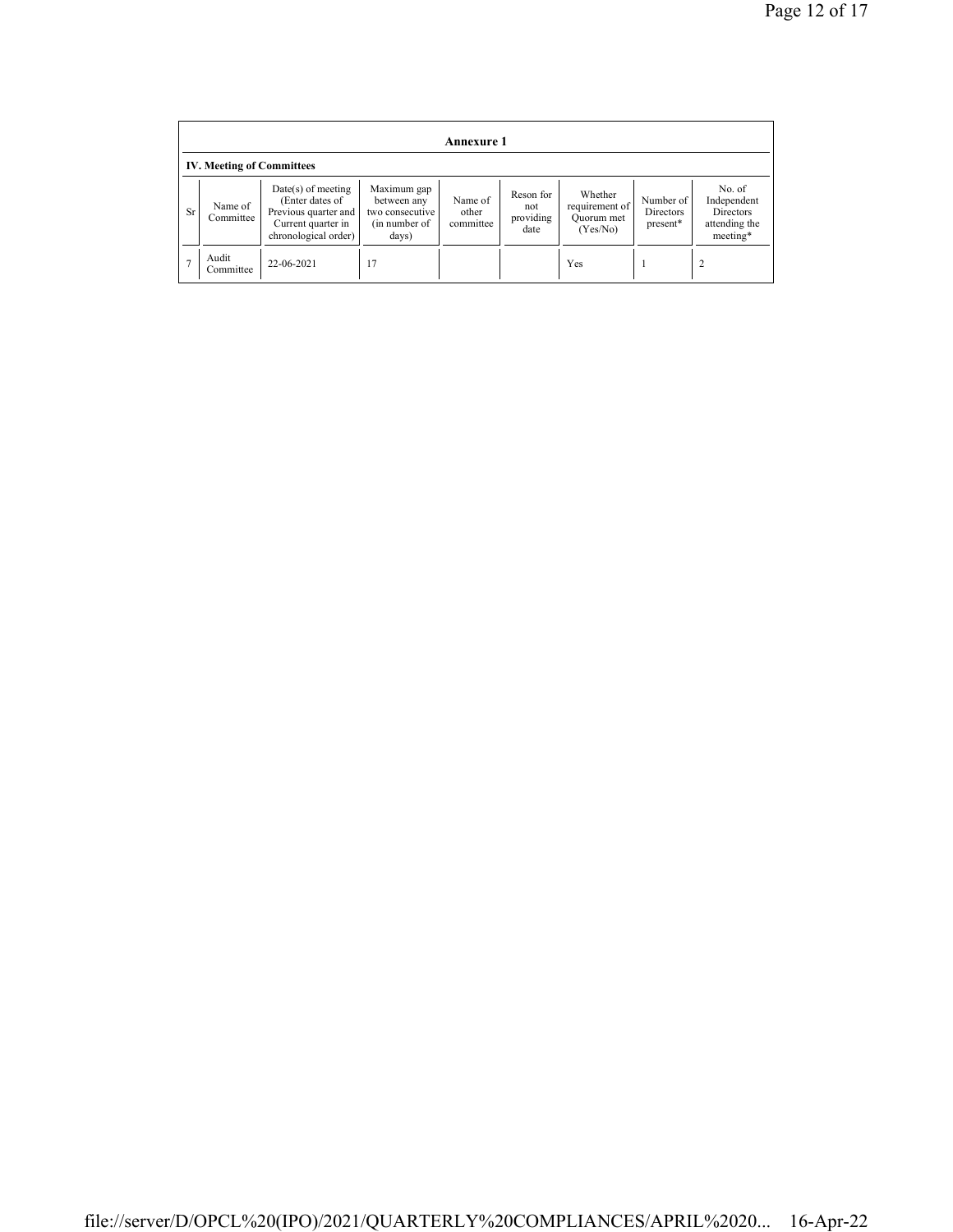| Annexure 1                    |                                                                                                           |                                  |                                                                    |  |  |  |
|-------------------------------|-----------------------------------------------------------------------------------------------------------|----------------------------------|--------------------------------------------------------------------|--|--|--|
| V. Related Party Transactions |                                                                                                           |                                  |                                                                    |  |  |  |
| <b>Sr</b>                     | Subject                                                                                                   | Compliance status<br>(Yes/No/NA) | If status is "No" details of non-<br>compliance may be given here. |  |  |  |
|                               | Whether prior approval of audit committee obtained                                                        | Yes                              |                                                                    |  |  |  |
|                               | Whether shareholder approval obtained for material RPT                                                    | NA                               |                                                                    |  |  |  |
| 3                             | Whether details of RPT entered into pursuant to omnibus<br>approval have been reviewed by Audit Committee | Yes                              |                                                                    |  |  |  |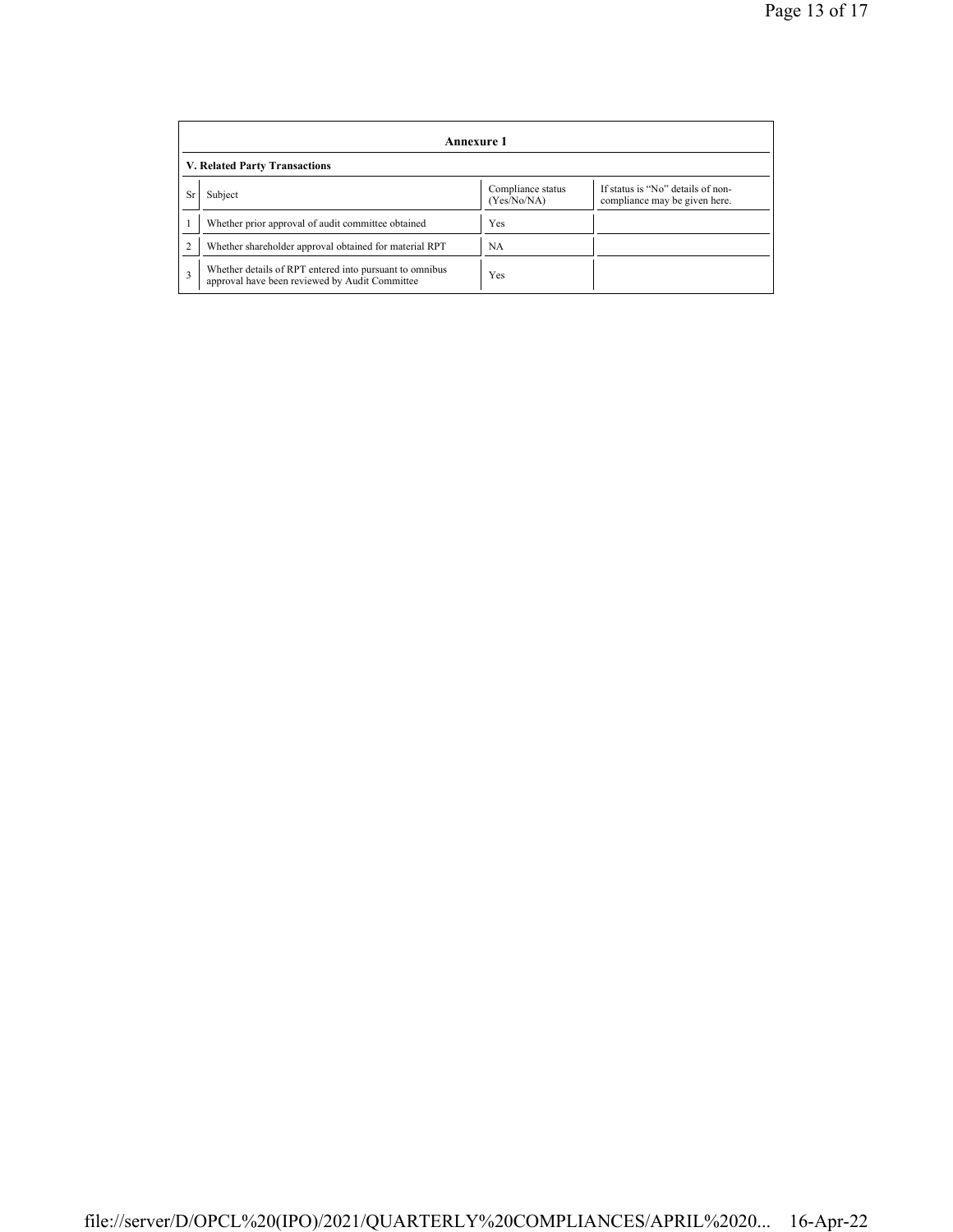|                         | <b>Annexure 1</b>                                                                                                                                                                                               |                               |  |  |  |  |  |
|-------------------------|-----------------------------------------------------------------------------------------------------------------------------------------------------------------------------------------------------------------|-------------------------------|--|--|--|--|--|
| <b>VI. Affirmations</b> |                                                                                                                                                                                                                 |                               |  |  |  |  |  |
| <b>Sr</b>               | Subject                                                                                                                                                                                                         | Compliance status<br>(Yes/No) |  |  |  |  |  |
|                         | The composition of Board of Directors is in terms of SEBI (Listing obligations and disclosure requirements)<br>Regulations, 2015                                                                                | Yes                           |  |  |  |  |  |
| $\overline{c}$          | The composition of the following committees is in terms of SEBI(Listing obligations and disclosure<br>requirements) Regulations, 2015 a. Audit Committee                                                        | <b>Yes</b>                    |  |  |  |  |  |
| 3                       | The composition of the following committees is in terms of SEBI(Listing obligations and disclosure<br>requirements) Regulations, 2015. b. Nomination & remuneration committee                                   | <b>Yes</b>                    |  |  |  |  |  |
| $\overline{4}$          | The composition of the following committees is in terms of SEBI(Listing obligations and disclosure<br>requirements) Regulations, 2015. c. Stakeholders relationship committee                                   | Yes                           |  |  |  |  |  |
| 5                       | The composition of the following committees is in terms of SEBI(Listing obligations and disclosure<br>requirements) Regulations, 2015. d. Risk management committee (applicable to the top 500 listed entities) | Yes                           |  |  |  |  |  |
| 6                       | The committee members have been made aware of their powers, role and responsibilities as specified in SEBI<br>(Listing obligations and disclosure requirements) Regulations, 2015.                              | Yes                           |  |  |  |  |  |
| $\overline{7}$          | The meetings of the board of directors and the above committees have been conducted in the manner as<br>specified in SEBI (Listing obligations and disclosure requirements) Regulations, 2015.                  | Yes                           |  |  |  |  |  |
| 8                       | This report and/or the report submitted in the previous quarter has been placed before Board of Directors.                                                                                                      | Yes                           |  |  |  |  |  |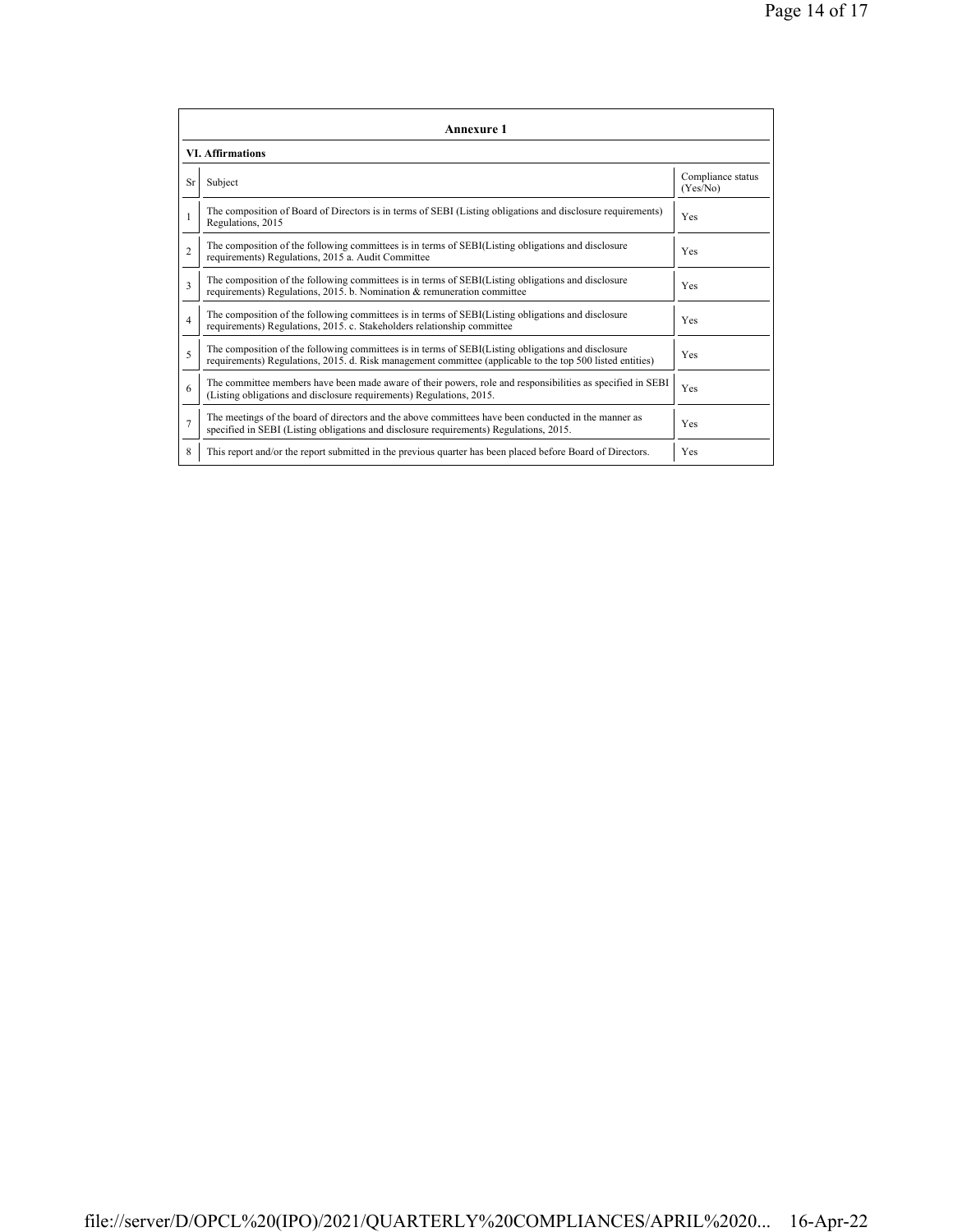| <b>Annexure 1</b> |                   |                   |
|-------------------|-------------------|-------------------|
| <b>Sr</b>         | Subject           | Compliance status |
|                   | Name of signatory | ASHOK KUMAR GOYAL |
|                   | Designation       | Director          |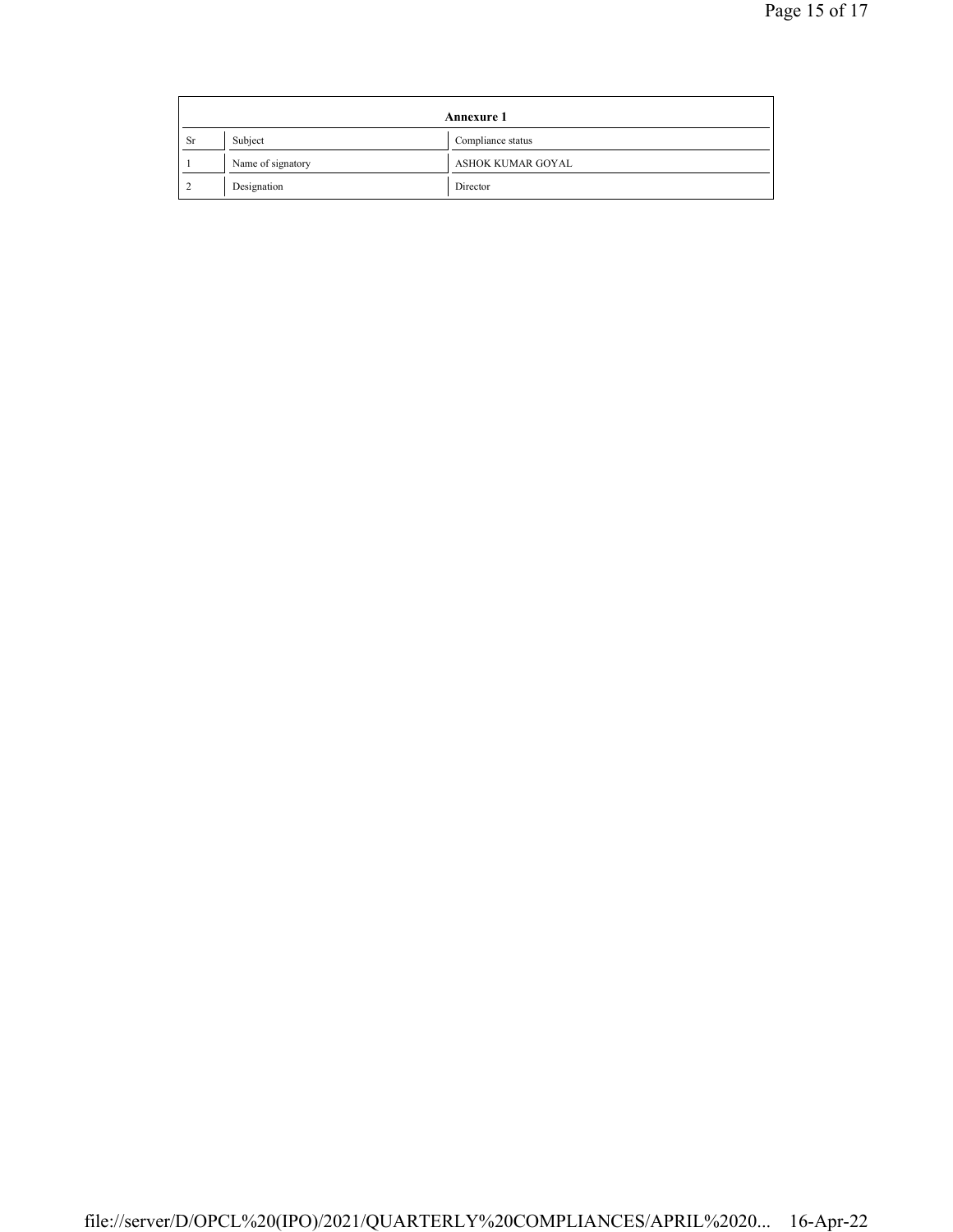| <b>Signatory Details</b> |                   |  |
|--------------------------|-------------------|--|
| Name of signatory        | ASHOK KUMAR GOYAL |  |
| Designation of person    | Director          |  |
| Place                    | AGRA              |  |
| Date                     | 30-06-2021        |  |